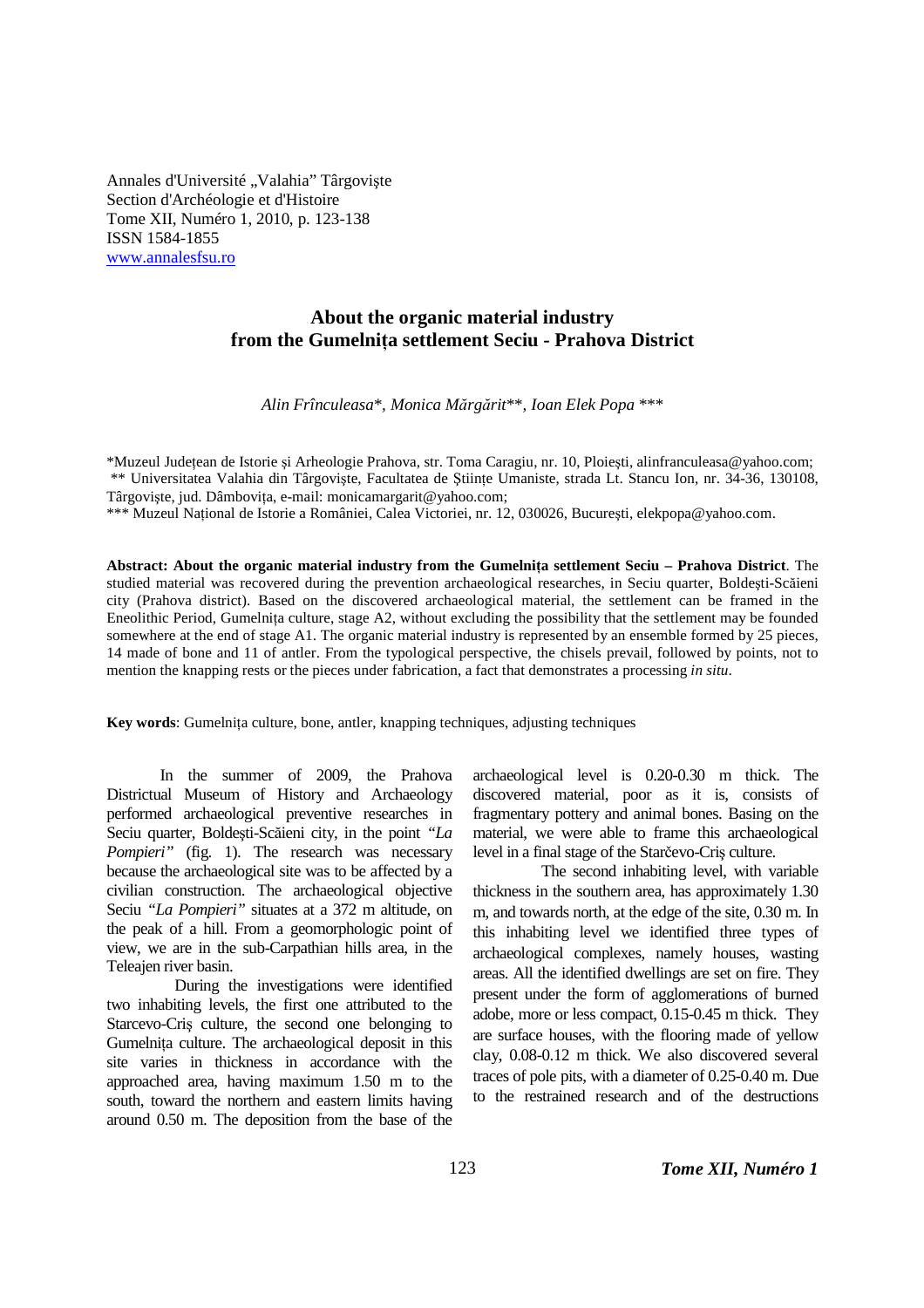provoked to the site by the contemporary constructions, we identified the dwellings only partially.

We also discovered areas with consistent "waste" that consisted in surfaces where were thrown materials that could enter into the "garbage" category. We defined this type of complex as "waste area", also present in the Gumelniţa *tells* on the Danube valley. They are characterized as surfaces rich in fragmentary pottery, rarely rebounded off, fragmentary statues, fragmentary, torn or used tools, numerous bones and animal horns, ash, unburned and less burned adobe, burned wood, snail shells. These waste areas are placed above and below burned and abandoned dwellings, but also in the space between them. The thickness varies up to 0.50 m. The waste sedimentation is yellowgreenish, friable when the digging is fresh, becoming dusty when dried. It is probably rich in ash, but also in rests of unburned clay resulting from some constructions fitting. We notice the richness of the rough material of animal origins. The fact that this layer is relatively compact and in the same time horizontal, indicates probably a leveling executed before the building of the houses from the superior level. The inventory of the Eneolithic settlement is a specific one, a lot of pottery being discovered, anthropomorphic and zoomorphic plastic, tools made of silex, stone, bone, antler, osteological material, a copper piece, several human bones in unfunerary contexts. (A. Frînculeasa, O. Negrea, 2010)

The data obtained after the analysis of the fauna rests for the Seciu settlement, are similar with those from south Wallachia (A. Frînculeasa, O. Negrea, 2010). In Gumelniţa culture, especially for the Lower Danube area, increases the weight of hunting and fishing. Sometimes the wild fauna (hunting) excels that of the domestic animals (breeding animals) (A. Bălăşescu, V. Radu, D. Moise, 2005).

Based on the discovered archaeological material, the settlement may be framed in the Eneolithic Period, Gumelniţa culture. There are some elements that allow the framing of the discoveries in the stage A2 of Gumelniţa culture, without excluding the possibility that the settlement could be founded sometime at the end of the stage A1. In this sense, I would like to underline the strong influences attributed to the cultural aspect Stoicani-Aldeni regarding the fine pottery (A. Frînculeasa, O. Negrea, 2010).

| Bone    |        |  |       | Antler                                                                                    |        |  |  |       |
|---------|--------|--|-------|-------------------------------------------------------------------------------------------|--------|--|--|-------|
| Chisels | Points |  | mined | Phalanx   Undeter-   Knapping   Finished   <i>Ebauches</i>   Supports   Knapping<br>rests | pieces |  |  | rests |
|         |        |  |       |                                                                                           |        |  |  |       |

Table 1 – The typological picture of the organic material industry

### **ORGANIC MATERIAL INDUSTRY**

In this paper we would like to analyze pieces processed on organic materials (bone and antler), discovered in the Eneolithic inhabitance level. The bone and antler industry, discovered at Seciu settlement, is represented by an ensemble formed by 25 pieces, 14 made of bone and 11 of antler. The raison of this separation between bone and antler pieces is connected to the different mechanical properties, in accordance with the longitudinal, radial and tangential axis, a fact that

also determined the use of different techniques for their processing.

Under the aspect of repartition, from the typological point of view, the picture presents thus:

### **Bone**

**I. Chisels.** As numerical weight, the chisels represent the main typological category. We identified seven samples, manufactured from bone, and only one sample on longitudinal fractured bone.

**I.1.** *Chisel on longitudinal fractured bone*  (fig. 2/a)*.* As raw material was used a tibia of *Sus*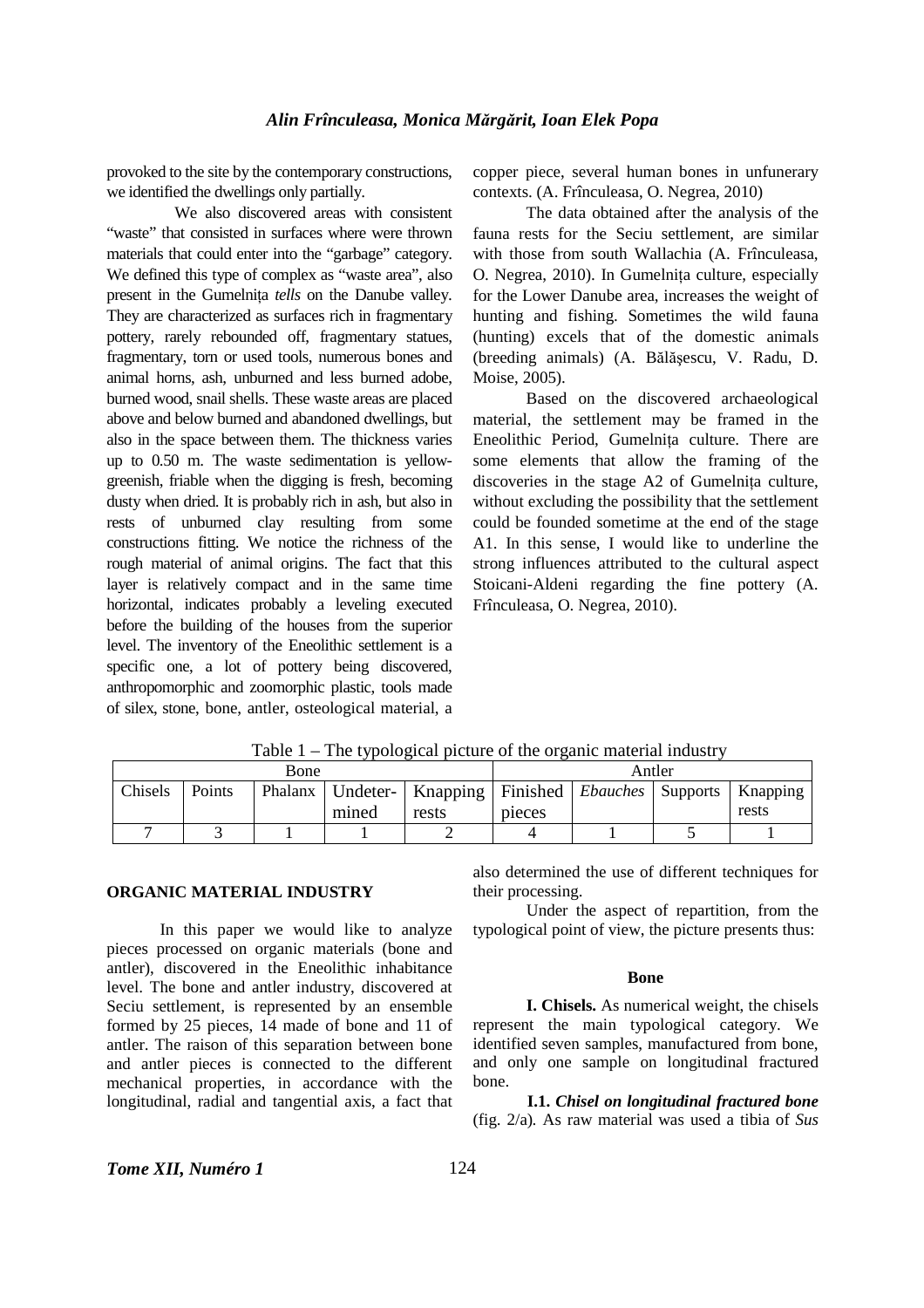*scrofa*. The piece presents a curved profile and convex-concave section. The proximal part is irregular; the mesial part has convex-concave margins, and the distal one convex extremity, bifacial, rectilineal-convex from the profile.

*Morphometry*: length – 110 mm, medium width  $-20.3$  mm, medium thickness  $-8.5$  mm.

*Technique*: the bone was fractured longitudinally, but also transversally – on the epiphysis level, by percussion, without a further regularization of the fracture margins. The adjusting of the active front begun at the distal level, with the abrasion of the fracture margins and of the extremity, towards the inferior face. The active part develops also on the superior face, but it proceeded mostly with the usage.

The marks (fig. 2/b) seem to demonstrate that the chisel was used in a scraping action, from the interior face, under a rather closed angle, from where the extension in surface of polishing and the presence, on microscopic level, of some scratches oblique face to the axis, on the interior face.



**I.2.** *Chisels on longitudinal unfractured bone* (fig. 2/c):

 We are talking about six samples, with the bifacial active part. As base they chose the most diverse bones: ovine ulna, femur and metacarpus, *Canis familiaris* tibia, pig femur and radius.

 *Morphology*: the proximal extremity is irregular at five of the samples, with gloving orifice. It was used the natural marrowy channel but, at three samples, after the removal of the epiphysis, the spongy tissue was perforated to the channel. The proximal part has biconcave (2) and indeterminate (3) margins, and rectangular (4) and indeterminate section (1). The mesial part doesn't present modifications of the anatomic morphology, so the sections are rectangular (4) and circular (1) and the margins convex-concave (5). The distal part has convex-concave section, convex-concave (3) and indeterminate (2) margins. The extremity is convex (2), rectilineal (2) and fractured (1). The extremities present, from the profile, a birectilineal morphology (1), convex-rectilineal (2) or biconvex (2).

| No.           | Length | Medium width | Medium<br>thickness |
|---------------|--------|--------------|---------------------|
|               | 90     | 18           | 20                  |
|               | 72     | 16           | 16                  |
| $\mathcal{L}$ |        | 11           |                     |
|               | 65     | 12           | 19                  |
|               | 56     | 18           |                     |

*Morphometry*: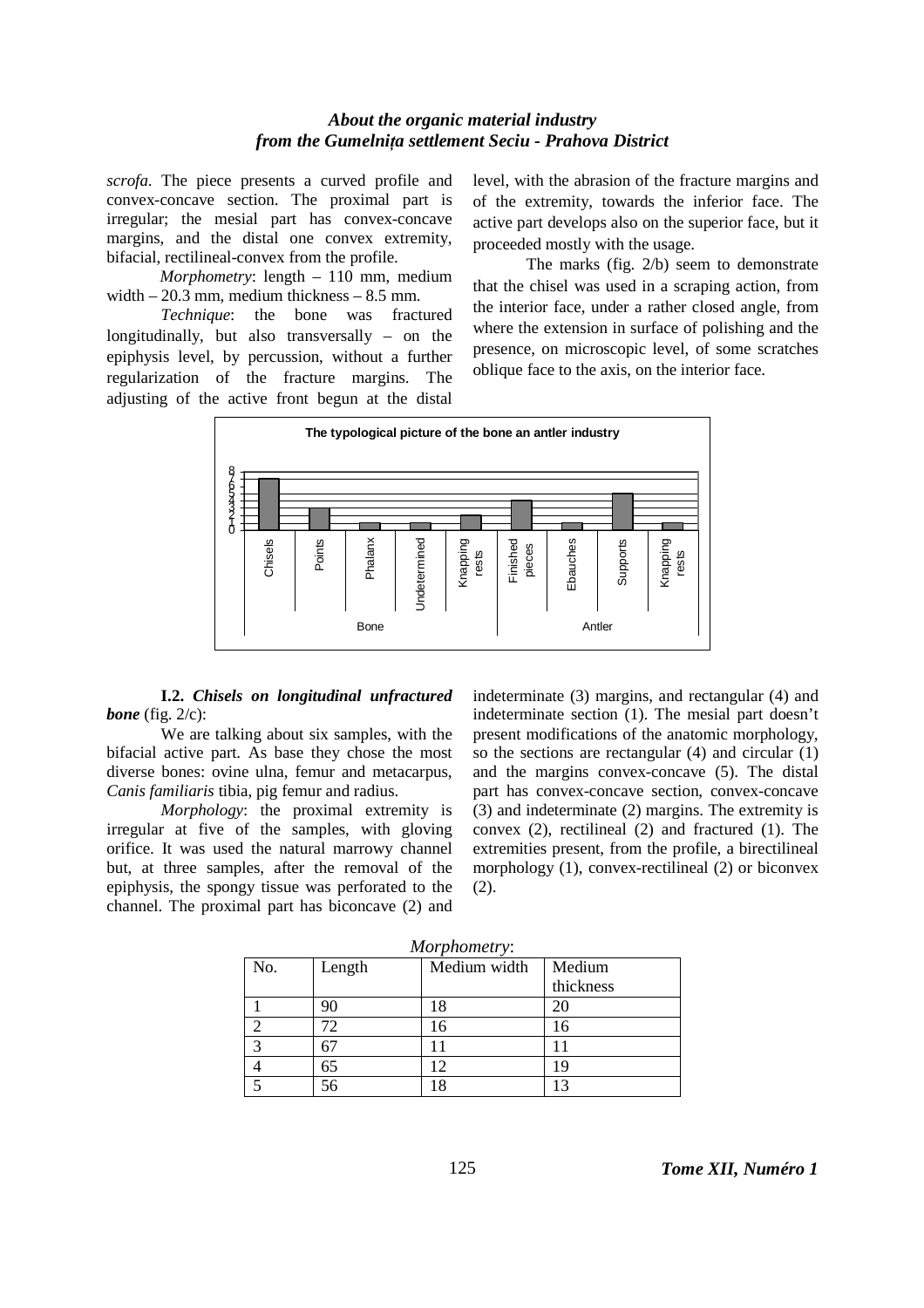*Technique*: each of the pieces lacks in epiphysis. It seems to have been removed by percussion, without a further regularization of the margins. The perforation (fig. 2e) executed in the spongy tissue, seems to be a percussion type in one case and a rotation type in two cases. At mesial level no intervention took place on the bone. On distal level, was applied a percussion blow, in order to create the active front of the piece. No sample presented an integral regularization of the fracture margins, so the percussion marks are very visible (fig. 2d). The adjusting aimed only the superior area of the distal part and was executed by abrasion (fig. 3a), whose specific scratches are still present where the usage marks did not cover them.

 Microscopically, the marks vary in accordance with the pieces usage fashion. At one of the pieces (fig. 3/b), are visible scratches parallel to the axis, long (probable because of the use), heteronymous by deep transversal scratches (repeated sharpening actions). Another sample (fig. 3/c), presents, on the superior and the inferior face, an extended beach with polishing aspect, which is visible including macroscopically. On the microscope, the marks are multiple: on the area with blunt aspect (*lisse*), at a magnification of 100x, appear scratches parallel to the axis, while towards the extremity, they are superposed by scratches perpendicular to the extremity. The action angle, regarding the inferior face, was very opened, thus the working material covering an extended surface from the superior face, creating the already mentioned beach. Finally, another example (fig.3/d) presents an active part strongly *emoussé*, rounded, reminding by its fitting of a point, but whose width determined us to frame the piece in the chisels category. On the superior surface we can see scratches parallel to the axis. Again on the superior face, at the extremity level, we can see chipping, but the piece continued to be used.

 We preferred to discuss separately about the *chisel confectioned of ulna* of ovine (fig. 3/e), given the special morphology of this type of bone, which also needs a different processing technique.

*Morphology*: the proximal part has a removed extremity, with no fitting of the fracture margins. At mesial level, there was no intervention on the bone morphology. At distal level, the margins are convex-concave, with convex extremity, bifacial, biconvex from the profile.

*Morphometry*: length – 64 mm, medium width – 15 mm, medium thickness – 15 mm.

*Technique*: the epiphysis was removed, by percussion, without a regularization of the fracture margins. In the case of the chisel on ulna, two breakage seem to have been applied, which created two oblique sides, whose intersection, by means of regularization, led to a very sharp, convex active extremity. The fitting of the active part leads to a symmetry on the inferior and the superior faces, also due to the anatomic morphology. On both sides, the extremity has a brillant aspect, strongly *émoussé*

(fig. 3/f).

**II. Points**: the category of bone points is represented only by three samples, which differ after the bone type – the chosen base, but also after the execution technique. We are talking about a metapod of *Bos taurus*, femur of *Bos taurus/Cervus elaphus* and a rib of a big size animal.

*II.1. The first exemplar* (fig. 4/a) is a point made of bone longitudinally debited, entirely fasonated.

*Morphology* : we are treating with a distal fragment, to which adds two longitudinal fractures. The profile is straight, the section oval, convergent convex margins, on medial level and convergent rectilineal at distal level; the distal extremity is sharp.

*Morphometry*: the medium diameter is 10.2 mm (the only identifiable measure).

*Technique*. The longitudinal percussion was made by double groove (fig. 4/b), a fact that allowed a good control over the knapping direction. The fitting of the point was made by a longitudinal scraping (fig. 4/c), developed only on distal level, after which the entire surface of the piece was submitted to a very smooth grinding. On distal level, even on macroscopic one, are obvious scratches transversal to the axis, very fine, disposed on the entire circumference.

On proximal level, the piece presents two longitudinal fractures *en languette*, developed after two opposed plans, which could be the result of a gloving system. R. D. Guthrie (1983) and J. T. Pokines (1998), after experimental studies, demonstrated the extreme solidity of the bone points and the fact that most of the exemplars broke on the handle level.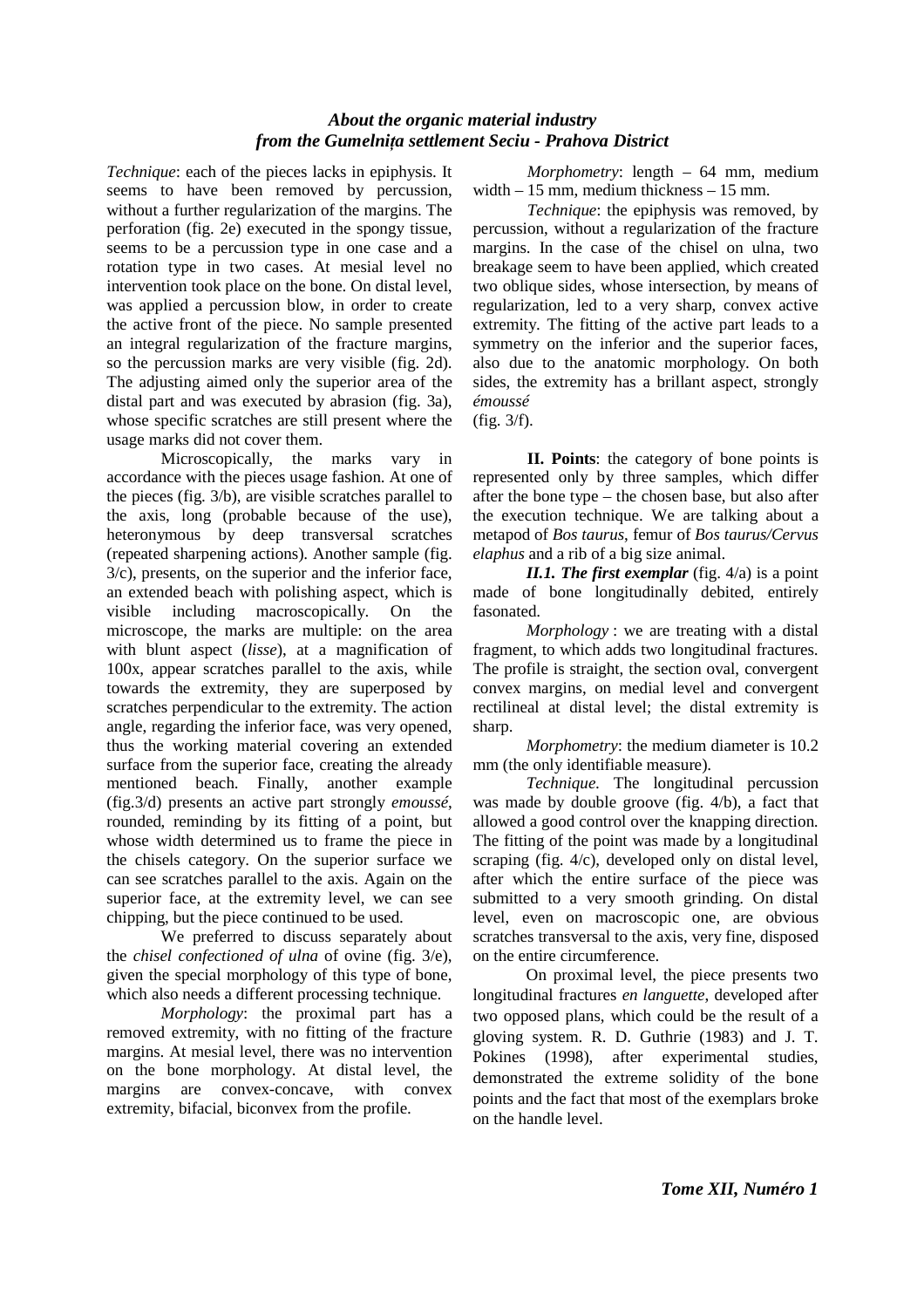The point is strongly *emoussé*, rounded (fig. 4/d). On distal level, we can see a series of scratches perpendicular to the axis, visible also macroscopically (probably by fasonage), but at a magnification of 200x, we identified numerous scratches parallel to the axis, which could be considered usage marks.

*II.2. The second exemplar* (fig. 4/e) presents a straight profile, convex-concave section, irregular margins, irregular proximal extremity and sharp distal extremity.

*Morphometry*: length – 99.15 mm, medium width – 32.3 mm, medium thickness – 20 mm.

*Technique*: the bone was fractured both longitudinally and transversally, at the epiphysis level, through direct percussion, with no further regularization of the fracture margins. Only on the extremity level, from both sides, was executed a regularization, by abrasion (fig. 4/f), whose short scratches, oblique face to the axis, are still visible. This meant to create the sharp morphology of the extremity.

*II.3. The third exemplar* (fig. 4/g) is a distal fragment, to which also adds a longitudinal fracture. The profile is curved, the proximal part fractured, irregular margins, convex-concave section. The distal part presents convex and convergent margins and sharp extremity.

*Morphometry*: unidentifiable, due to multiple fractures.

*Technique*: the fitting of the bone was made only on distal level but, unfortunately, a longitudinal fracture do not allow us to reconstruct exactly the piece morphology. It seems that two oblique fractures were applied, after which the fracture margins and the inferior face were regularized by abrasion (oblique scratches, fine, visible macroscopically), in order to create a sharp front. The point is blunt, with abrasion brands still visible (fig. 4/h).

# **III. Phalanx of** *Bos taurus* (fig. 5/a)

*Morphology*: the piece conserve the anatomic morphology of the bone, only on the anatomic protuberances level we observe a flattening, resulted from an abrasion action.

*Morphometry:* length – 60.78 mm, medium width – 23.2 mm, medium thickness – 22.7 mm.

*Technique*: the protuberance areas, on the plantar face, developed a flat aspect, axis. We did not identified the cutting scratches, therefore the modified morphology is determined exclusively by the abrasion.

**IV. Knapping rests**. We identified two pieces of this category, extremely important because of the marks they conserve and which offers us information about the operations succession, during the operative chain. We are referring to a knapping rest with obvious brands of a double groove (fig. 5/c) and a rib fragment longitudinally debited, probably by percussion, whose inferior face was intensely abrade (fig. 5/d).

**V. Undetermined.** In this category we included a fragment of a piece, whose active part is fractured, thus we don't know if it is a chisel or a point. In exchange, the epiphysis was removed and in the spongy tissue applied a perforation, probably by boring.

# **Antler**

Concerning the antler pieces, from 11 samples, nine are from *Cervus elaphus* antler, one of *Capreolus capreolus* and one of *Capra hircus*.

Starting from the inventory composition, even if it is composed of a reduced number of pieces, we identified four types of products resulted from the processing of antler:

- I. four finite pieces, alas only one entire sample,

- II. *ebauches* (intermediary pieces between base and finite object, meaning pieces in the process of fabrication) – a single exemplar,

- III. supports (un-retouched or unshaped products, derived from knapping, which could have been later transformed into finite objects) – five samples,

- IV. Knapping sub-products (finished rests, which resulted from the extraction of some bases and that cannot be reused anymore) – one sample.

# **I. Finished pieces**

*I.1. The first piece* (fig. 5/e) is a thick nodule of *bois de chute*, with a 77 mm diameter, conserving the rosette. The branches were removed by direct percussion, around the entire circumference (fig. 5/f). In the nodule was made a perforation, disposed oblique face to the piece axis, with a rectangular morphology, made by cuts progressively deepened (fig. 5/g). Alas, the piece fractured at the perforation level and we don't know exactly the morphology and its functionality.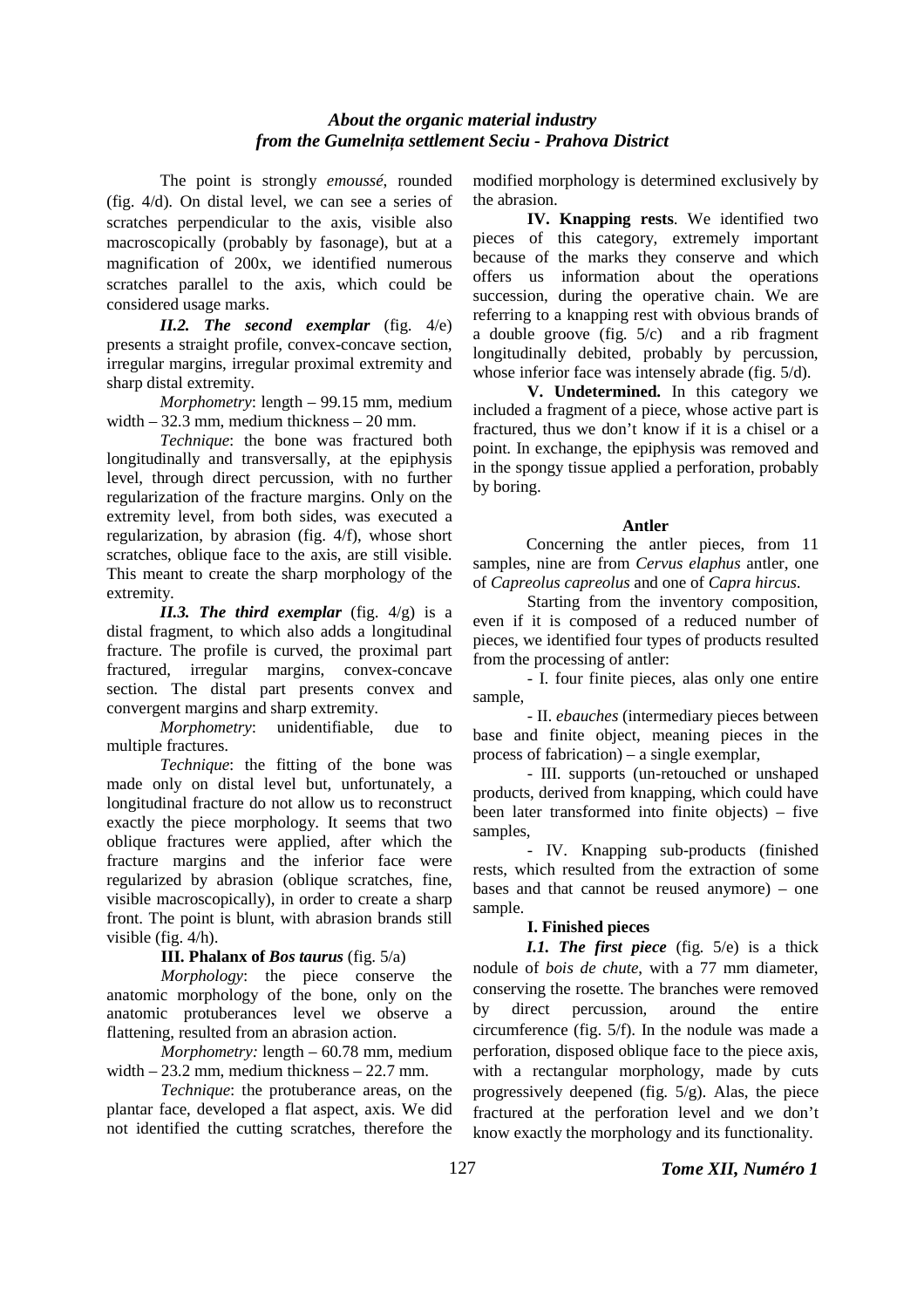*I.2. The second piece* (fig. 6/a) is the only tool conserved in an almost intact state. The piece extremities are rectilineal, the section circular, the margins convex-concave. At medial level, they present a perforation with a rectangular morphology.

*Morphometry*: length – 196 mm, medium diameter – 33 mm, perforation diameter – 19 mm.

*Technique*: the entire surface of the antler was submitted to a very rigorous grinding (fig. 6/b). which removed the *perlure*, but also the great part of the knapping marks of the two extremities. Still, on microscope, we can still see the traces of the percussion scratches (fig. 6/c), superposed by grinding. At mesial level a perforation was made by progressively deepened cuts, thus the rectangular morphology (fig. 6/d).

We could not identify the function of this piece. At distal level, it was not used in a percussion action, because the surface has an increased polished aspect, with no specific marks for this operation. On proximal level, *spongiosa* is strongly affected and, for this extremity, can be invoked a hard, percussion action.

*I.3. The third piece* (fig. 6/e) was detached at one of the extremities from the branch by means of direct percussion, executed around the entire circumference. At this level begun a decortications action (removal of the *perlure*) by means of percussion, which was not extended at the level of the entire surface. At the opposite extremity, the piece presents a fracture in *dents de scie* (fig. 6/f) , which usually poses the problem of a usage fracture. We can see that the fracture took place at a perforation level, executed from both faces, seemingly by chipping, on a small surface still conserving the brands of this action.

*I.4. The last piece* is, unfortunately, fractured, both longitudinally and transversally, so we do not have many information. At one of the extremities, the antler was detached from the branch by means of percussion. At mesial level seems to have been made a perforation, through successive cutting, which conferred a rectangular morphology.

**II. Ebauches** (fig. 7/a) – are very important in a technological study because, based on them, we reconstitute the operational chain. We attributed only one piece to this category. It presents the marks of a percussion detachment from the branch, made on 2/3 of the circumference, followed by flexion. On mesial level begun a perforation action, from two faces, following a technique of successive chipping, the action not being finalized. On distal level, it was applied an action of chip removal, by means of percussion, transversally being applied the same technique (fig. 7/b). Alas, on distal leven, the piece is fractured, but the oblique sense of the detachment allows us to assume the beginning of a fitting of chisel type.

**III. Supports** – in this category we integrated five pieces: an point and two body fragments from an antler of *Cervus elaphus*, one point of an antler of *Capra hircus* and one branch of *Capreolus capreolus*.

The point of antler (fig. 7/f) is approximately 255 mm long and was detached by direct percussion, executed along the biggest part of the circumference, after which, for a small portion, applied flexion. On the antler surface appear, on mesial level, other two brands of direct percussion. The first branch fragment (fig. 7/d), with a length of 294 mm and a diameter of 46 mm. presents on two extremities detachments by percussion along the entire circumference, while a third extremity presents a lamellar detachment in longitudinal sense, realized by percussion and afterwards flexed. The second branch fragment is approximately 380 mm long and has a medium diameter of 45 mm. On proximal level it is fractured, probably post-depositional. On distal level, it presents two points breaks by flexing, in *dents de scie*.

The point from antler of *Capra hircus* (fig. 7/e) was detached by direct percussion on half a circumference, continued by flexion, for the removal from the skull.

The roebuck branch is fallen and not detached by percussion. We could not identify modifications of the antler morphology, but it represents a good support for the pieces confectioning.

**IV. Knapping sub-products** (fig. 7/c) – we are referring to only one specimen, resulted from the antler longitudinal knapping, by percussion.

### **Conclusions**

*The acquisition of raw material* 

Two seem to be the sources for the acquisition of raw material: sub-products from the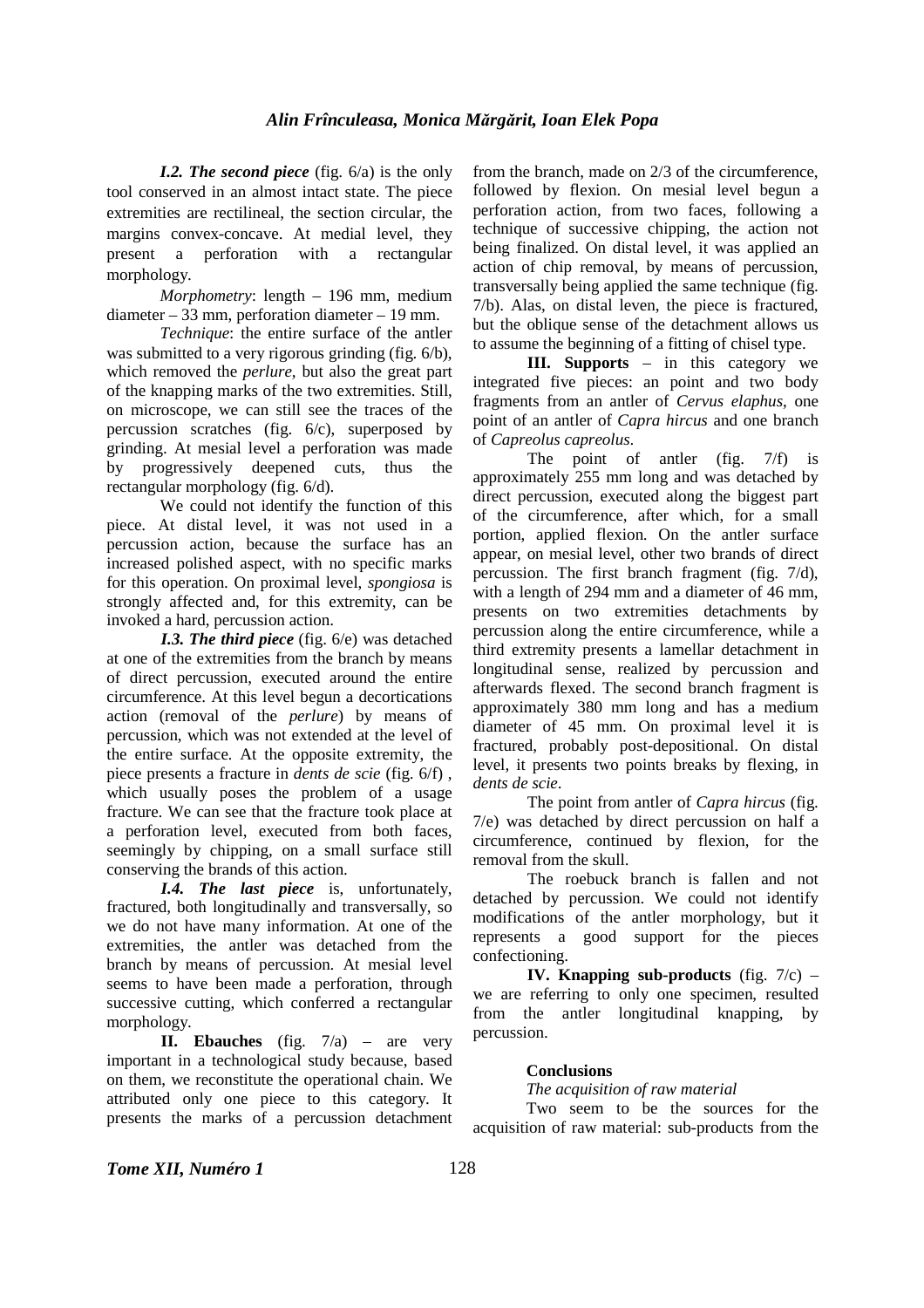consumed animals (bones, antler of *Capra hircus*) and collecting (*bois de chute*). In accordance with the season or the circumstances, like the use as food source (the extraction of the marrow) or as fuel, the transformation of the bone in different tools can be limited or replaced with silex pieces. In the same time, regarding the antler, its availability varies in accordance with the annual evolution cycle, therefore varies after the season. Furthermore, the anatomic morphology of the bone and antler limits the pieces form and dimensions. Despite these constraints, the two raw materials were used frequently, because the experimental studies proved that the pieces made from organic

materials are more resistant than the lithic ones and, furthermore, are easier to fix. The observation is also valid in the Seciu settlement, because the lithic tools are less numerous, all of then fragmentary (A. Frînculeasa, O. Negrea, 2010).

Among the selected species, whose bones were used as support, we can enumerate the pig (four pieces), ovine (3), *Bos/Cervus* (3), domestic dog (1); and for the antler prevails, by far, *Cervus elaphus* (9). The weight is equivalent with that of the ostheologic rests from the settlement, a fact that demonstrates an economical production, with the use of the supports at hand.

|                | Bone |       |        |            |          | Antler  |        |           |
|----------------|------|-------|--------|------------|----------|---------|--------|-----------|
| <b>Species</b> | Pig  | Ovine | Bos/   | Canis      | Undeter- | Cervus  | Capra  | Capreolus |
|                |      |       | Cervus | familiaris | mined    | elaphus | hircus | capreolus |
| No.            | 4    | ت     |        |            |          |         |        |           |
| artifacts      |      |       |        |            |          |         |        |           |

Table 2 – The picture of the selected species

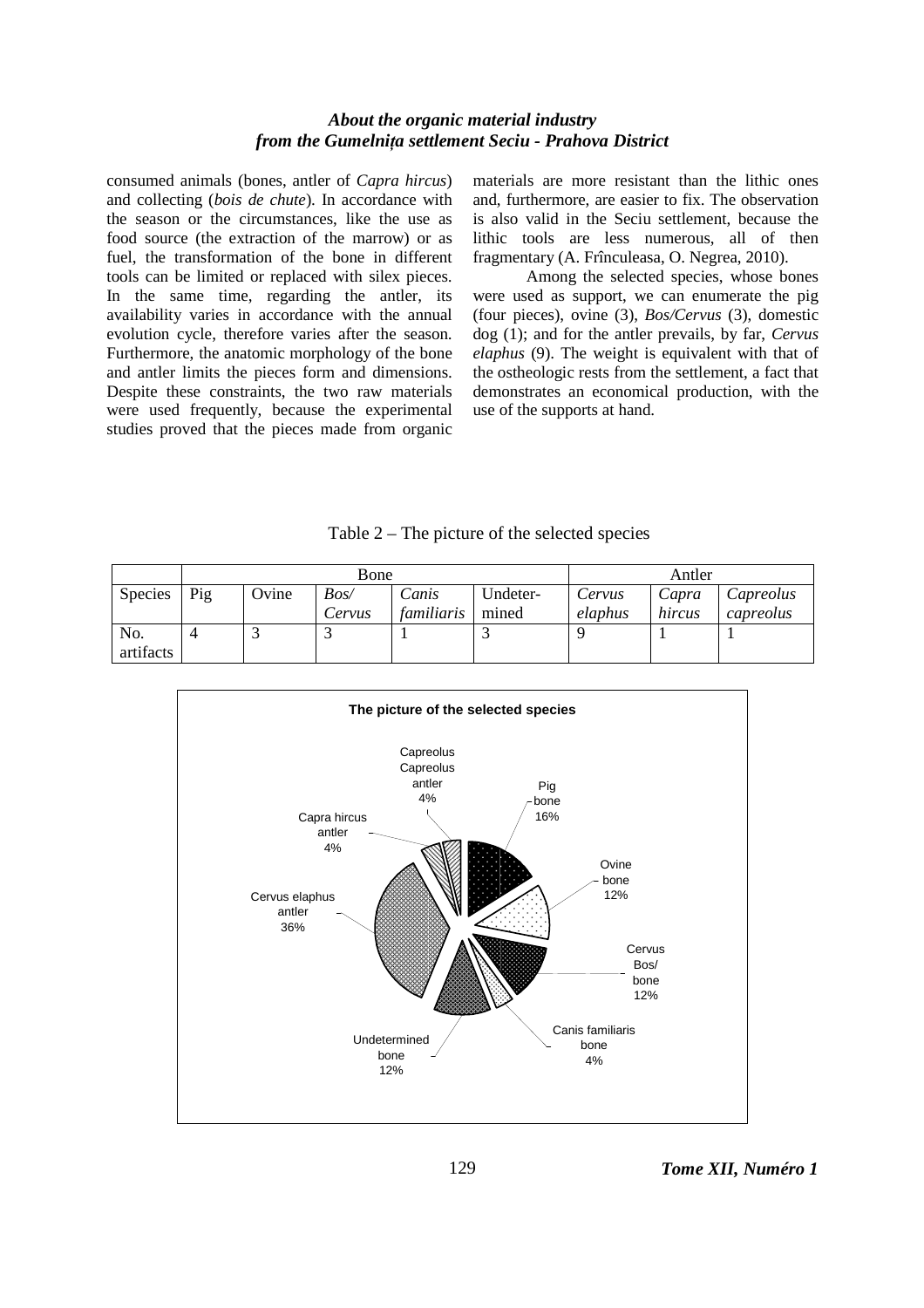### *Alin Frînculeasa, Monica Mărgărit, Ioan Elek Popa*

The exploitation is local, with a knapping *in situ*, as it demonstrates the presence of the finished knapping rests (both of bone and antler), but also of the supports, matrices for the future pieces. We can assume a production surplus, meaning the depositing of some supports, which were to be transformed only when needed. In the case of the antler, it seems that the fallen antler (*bois de chute*) rests were used with preponderance.

# *The processing technique*

For the bone, in the knapping stage, are attested two techniques:

- double *groove*, whose marks are visible both on a knapping rest and on a point;
- percussion, in the case of the active front fitting on chisels and for the removal of the epiphysis
- transversal knapping, but also for the longitudinal fracturing of the bone – longitudinal knapping.

The adjusting techniques are represented by scraping (for the points fitting), grinding (for the adjusting of the active part of some points) and abrasion (in order to finish the active part of the chisels and of the points).

Finally, the perforations were made by dotted perforation or boring, aiming the fitting out of a gloving system, in the case of the chisels.

For the antler processing, the longitudinal knapping, like the transversal one, involved the direct percussion, followed, in most cases, by flexion. For the adjusting stage, we identified two techniques: decortications by percussion and a rigorous grinding, which led to a total removal of the *perlure*. The perforations have a rectangular morphology, being made with a sawing technique, meaning successive cuts, progressively deepened, from two faces, until the end of the operation.

 Despite the fact that the ensemble is quantitatively reduced, we can emphasize a varied range of domestic activities, proving a complex utilization of the sources offered mostly by the domestic animals, but also of collection (*bois de chute*). The types of identified tools, like the chisels or the points, correspond to processing actions of leather, wood or fiber, being used for perforation, knitting, peeling, degreasing, splitting wedge etc.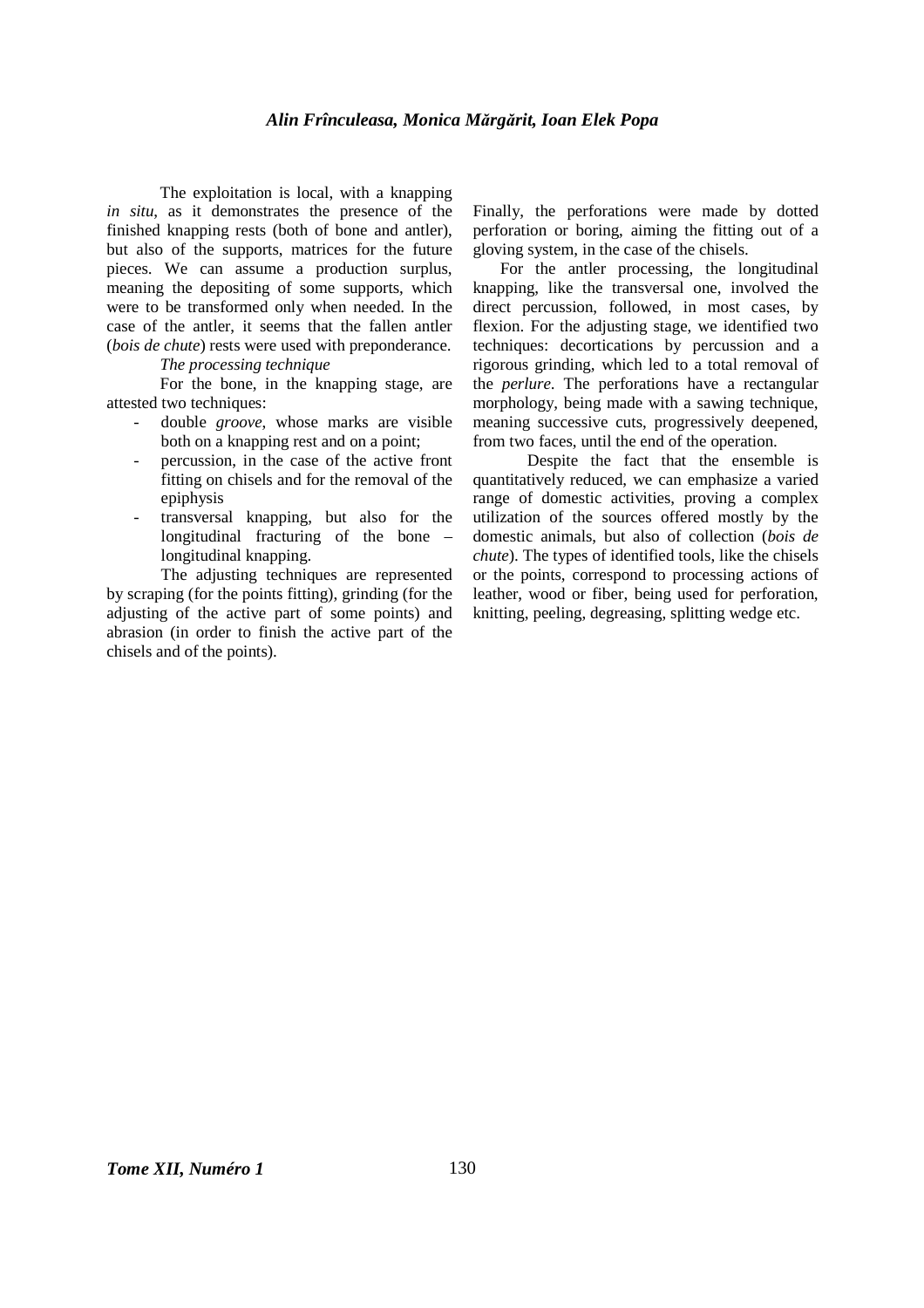

Figure 1 – Map of location of the settlement Seciu – Prahova district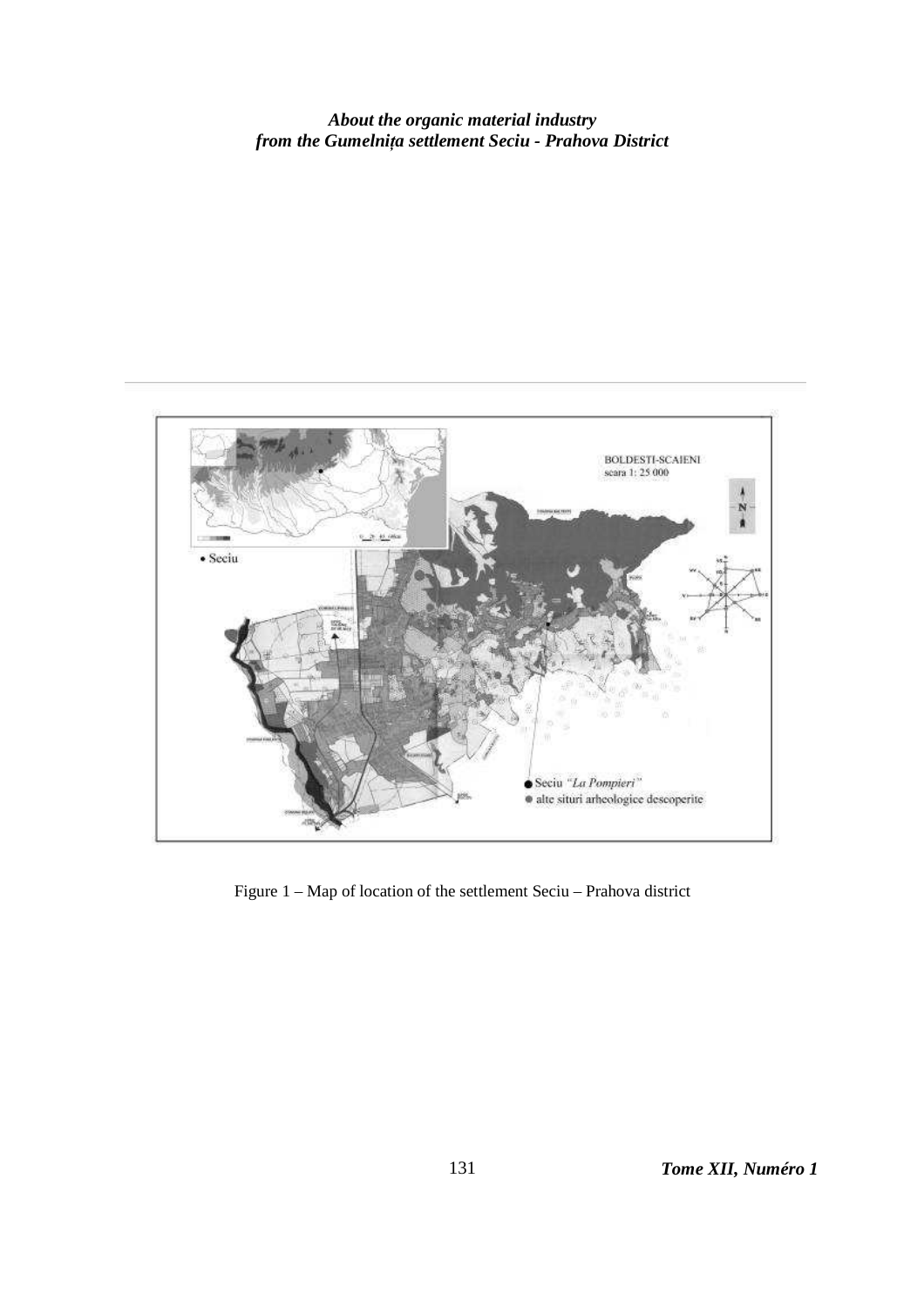

Figure 2 – Types of chisels:  $2a$  – chisel on bone longitudinally fractured, 2b - marks on the distal extremity (enlargement 150x), 2c – chisel on bone longitudinally un-fractured,  $2d$  – percussion mark (30x),  $2e$  – proximal extremity perforation (2x)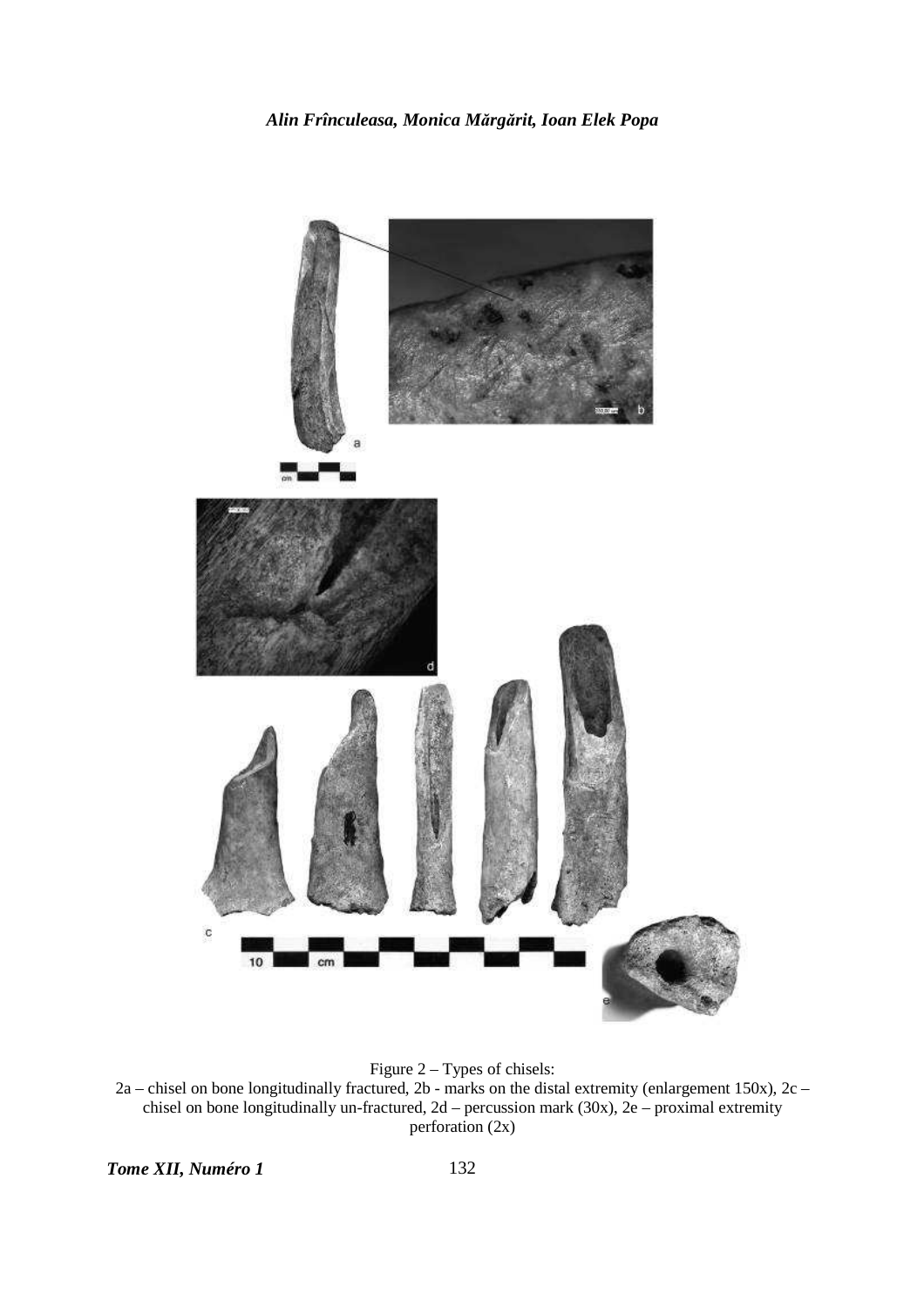

Figure 3 – Marks present on the chisels: 3a – abrasion percussion margins (30x), 3 b, c, d, f – marks of the distal extremity (100x, 100x, 150x, 50x), 3e – chisel confectioned on ulna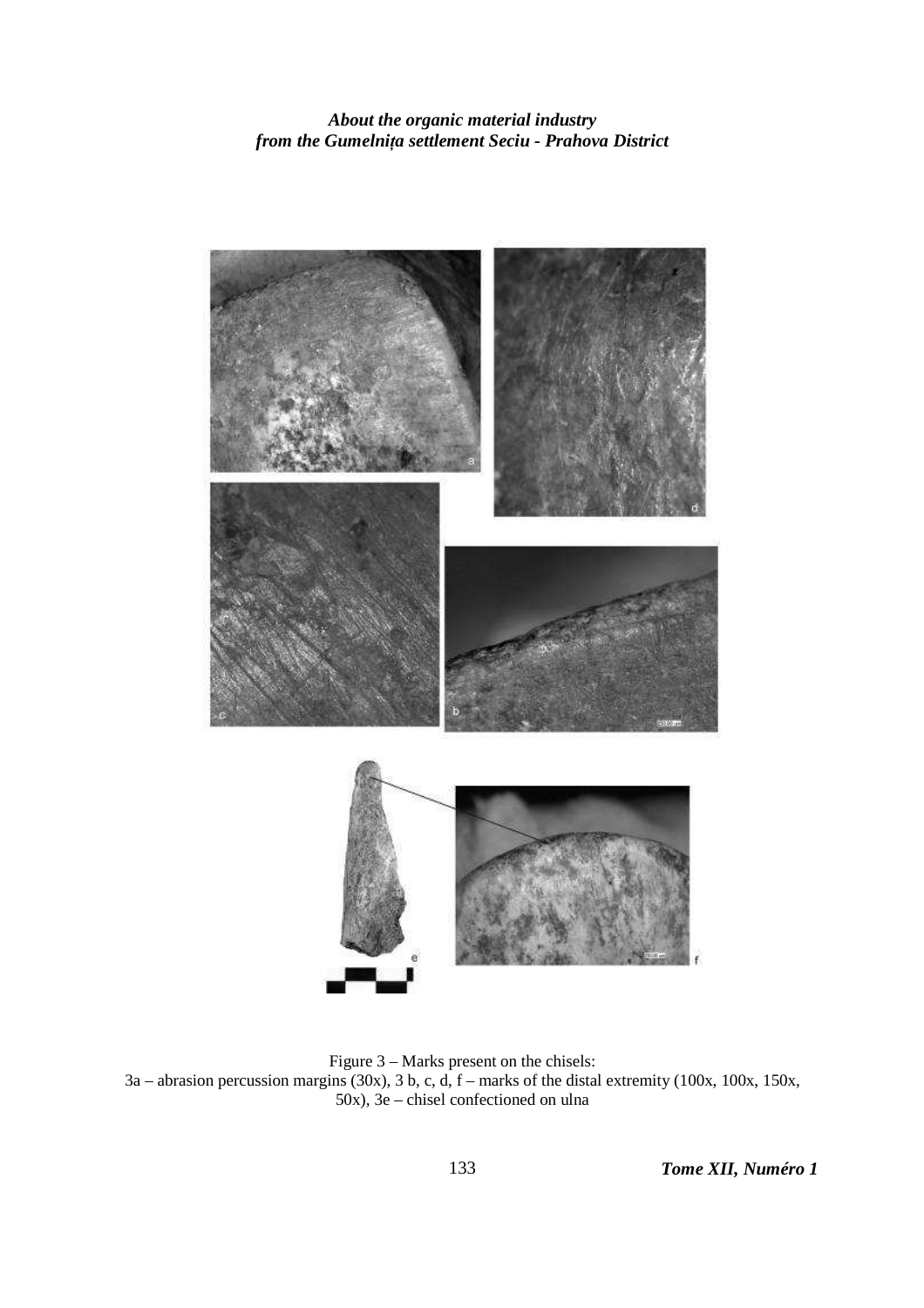

Figure 4 – Points:

4a – point on bone, entirely grinding, 4b – marks of groove (50x), 4c – marks of scraping, for the fitting of the point (50x), 4d – point *emoussé* (200x), 4e – point on bone longitudinally fractured, 4f – marks of abrasion of the distal extremity (50x), 4g – point on bone longitudinally fractured, 4h – point *emoussé*, with abrasion marks (100x)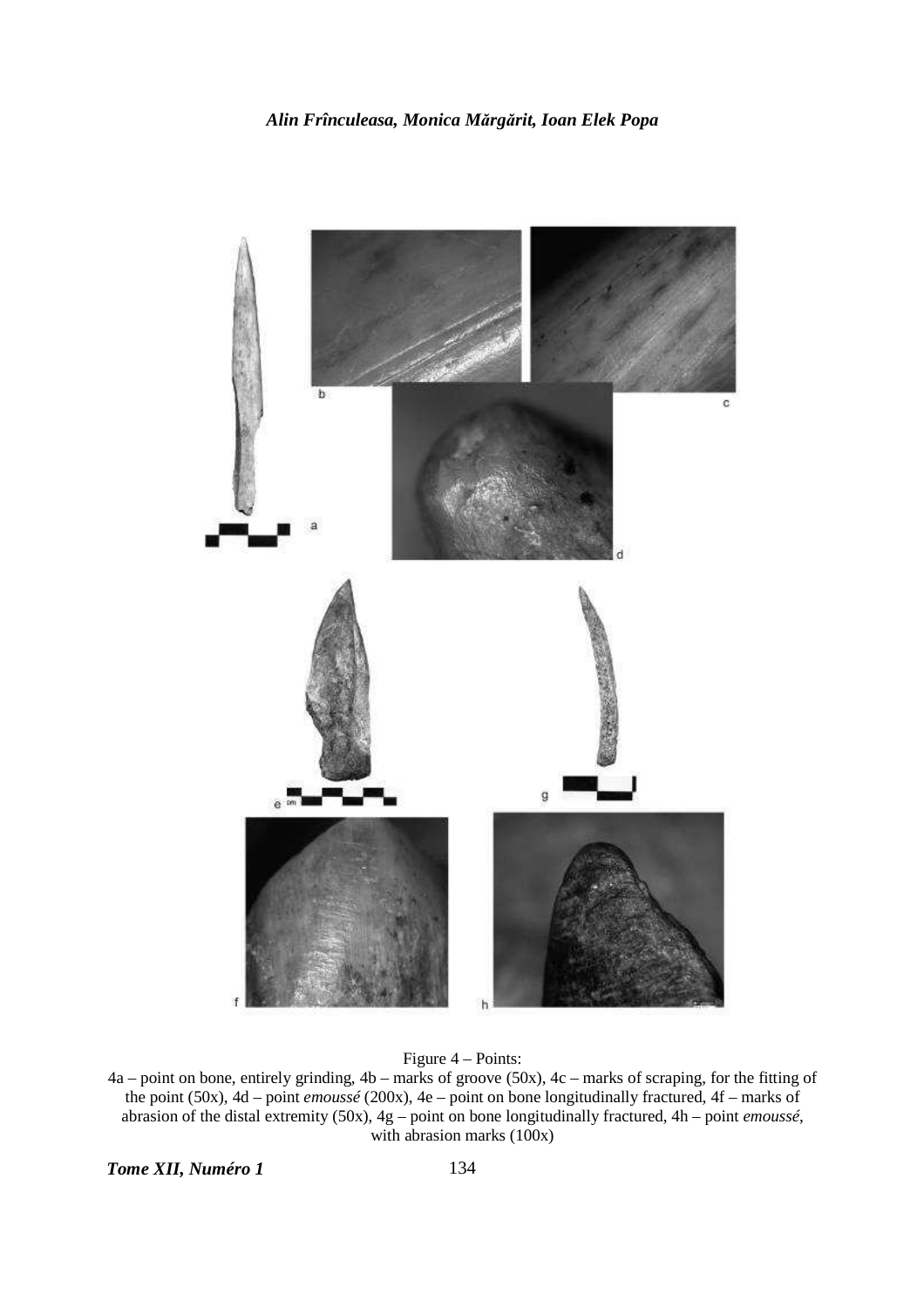

Figure 5 – Objects made of bone and antler 5a - phalanx, 5b – abrasion marks (50x), 5c – groove marks (30x), 5d – knapping rest, 5e – processed antler, 5f – marks of direct percussion (20x), 5g – perforation technique (20x)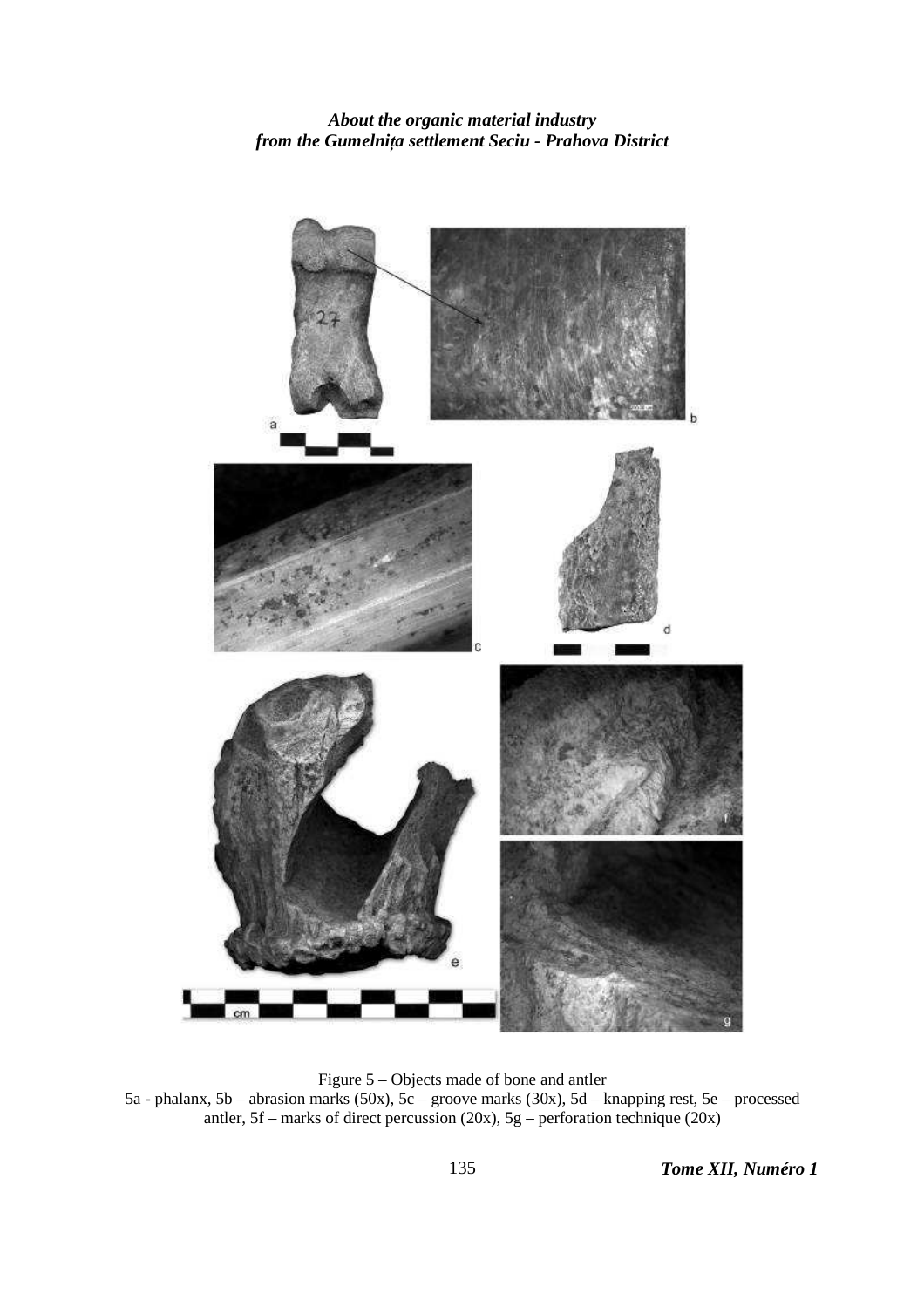

Figure 6 – Tools made of antler

 $6a$  – Unfragmented antler tool,  $6b$  – grinding of the extremities (20x),  $6c$  – marks of direct percussion (20x), 6d – perforation technique (20x), 6e – fractured piece from antler, 6f – breaking in *dents de scie* (20x)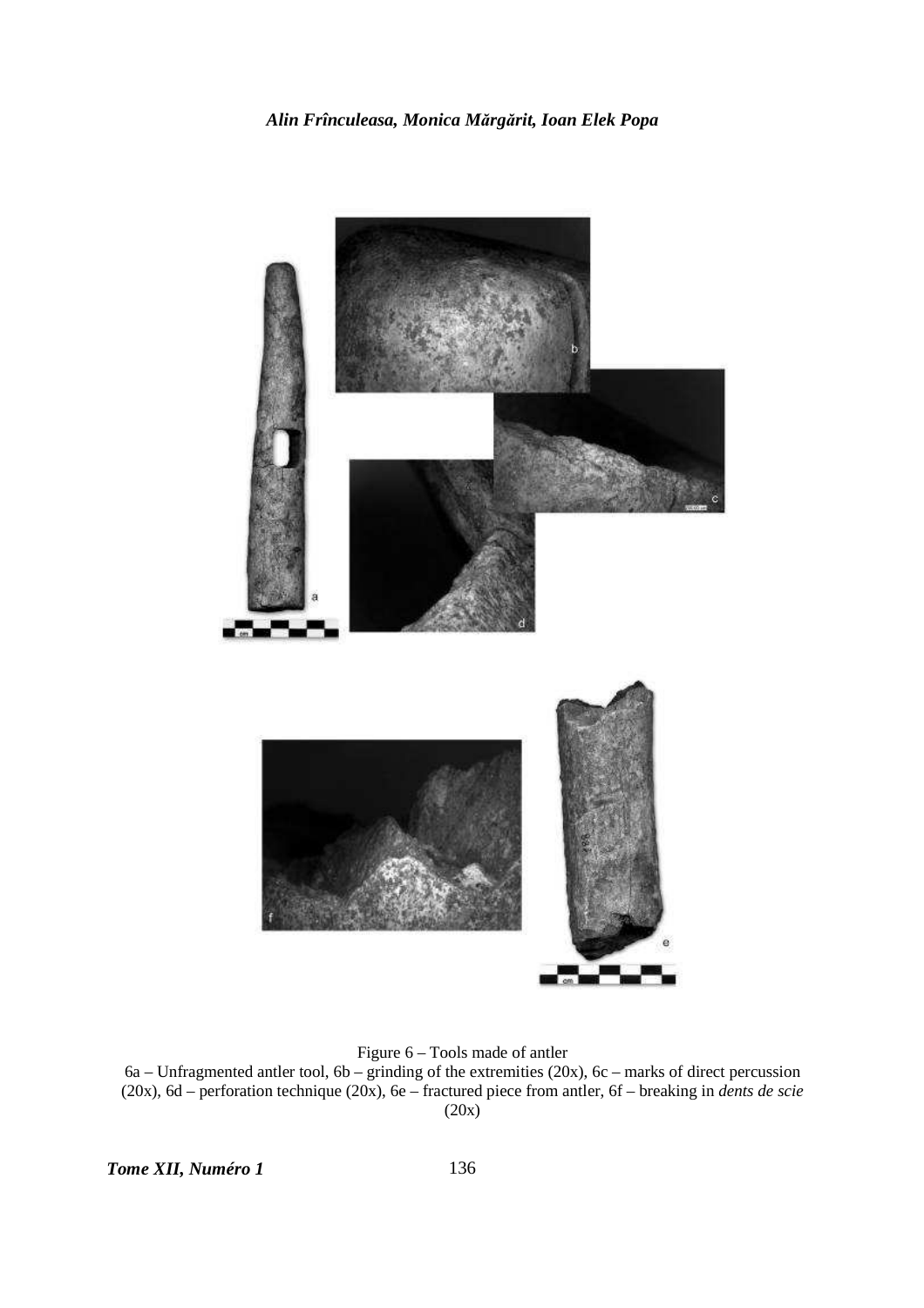

Figure 7 – Pieces made of antler 7a – piece during processing, 7b – marks of the perforation action (20x), 7c – knapping sub-product, 7 d, e, f - supports